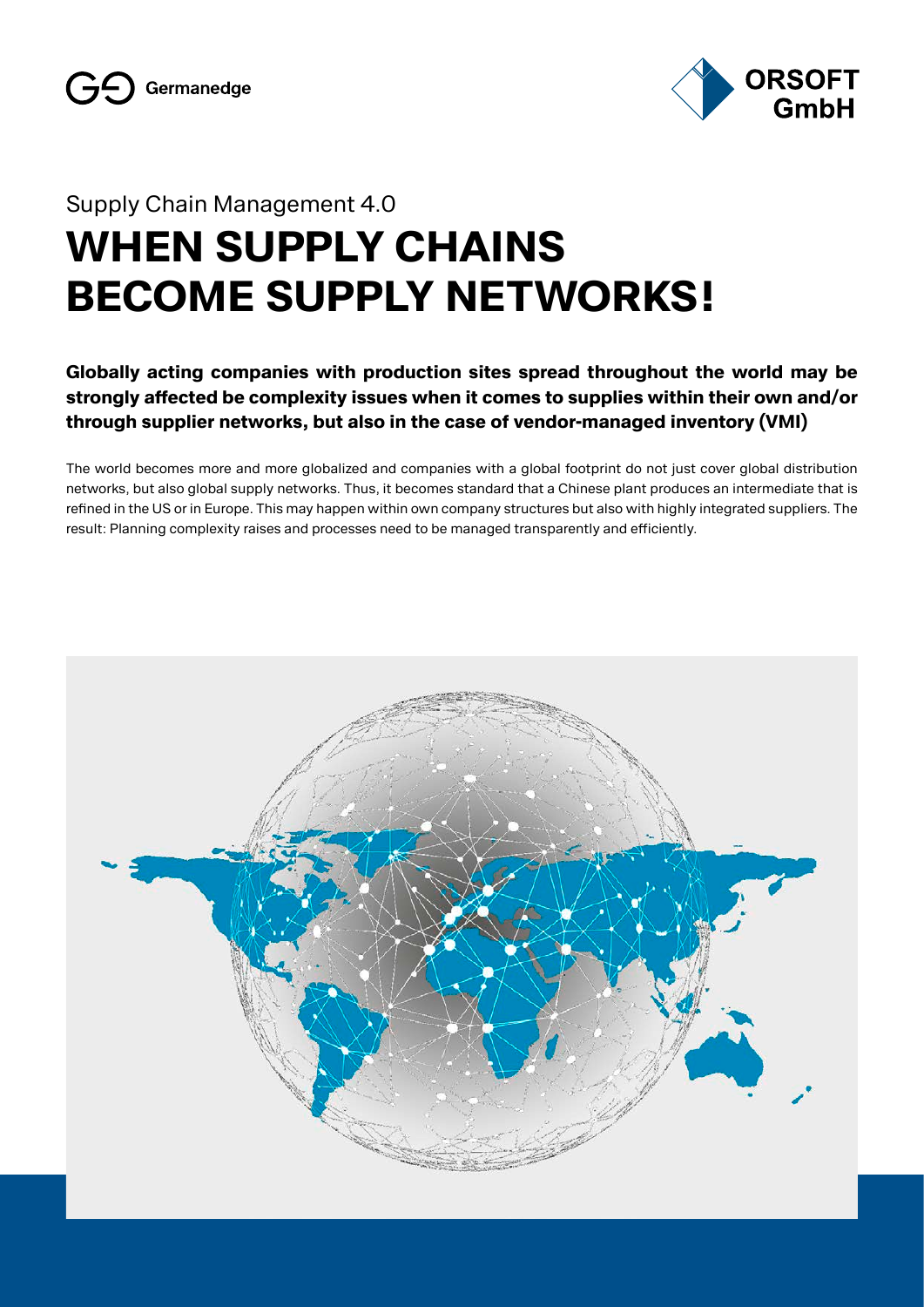

## **Network Distribution Planning – The Challenges**

Nowadays, the typical production process of globally acting companies covers all five continents: E.g. a Chinese plant may produce an intermediate that can be used for a refining process in the US or in Europe. Hence, the supply chain becomes a supply network and companies are confronted with complex decision-making processes in terms of different transportation routes and their costs. In addition to this, subcontractors are often integrated into this production network as well. In this case, limited capacity has to be considered similarly to the own managed production plants.

By the way, global players sometimes have a very tight bond with special customers. This is reflected by frequently published information about the planned consumption of components provide by the vendor. This process may be beneficial for both parties: The vendor's medium-term forecast data is heavily increased, while the customer can expect that these requirements will always be replenished in time. This agreement is called vendor-managed inventory (VMI).

Overall, the whole distribution network can be described as n:m-network. For each relation exists different means of transport and transport routes with varying delivery times and costs.

Managing such a network turns out to be a real challenge for global-acting companies: Beside the primary goal to reach an excellent service level for all customers, the networking capital and the amount of freight costs are important factors as well. SAP ERP, as one of the world's leading ERP, provides a bundle of basic transactions, e.g. for creating stock transfer orders or subcontract orders, managing the freight forwarders, invoicing of activities, posting goods movements etc. But this system may not be described as a planning/simulation tool for the purpose of managing such complex networks.

## **ORSOFT Manufacturing Workbench | Network Distribution Planning: A journey through its application**

The **ORSOFT Manufacturing Workbench** is an Advanced Planning and Scheduling (APS) system that is designed as an add-on to SAP ERP or SAP S/4HANA. This tool exclusively uses master data and transactional data extracted from the ERP. Within its basic version, ORSOFT Manufacturing Workbench provides a wide range of functions for simultaneous production and material planning. During the planning cycles, the software creates inventory and capacity projections for production plants.



The module **ORSOFT Network Distribution Planning** extends the ORSOFT Manufacturing Workbench by planning functionalities for supply chain managers:

- $\rightarrow$  Transparent overview of the current situation of multisite factories
- $\rightarrow$  Monetary evaluation of the networking capital
- $\rightarrow$  Consideration of transport routes and costs
- $\rightarrow$  Subcontracting: Planning of limited capacities
- $\rightarrow$  VMI: Consideration of stock- and requirement information of customers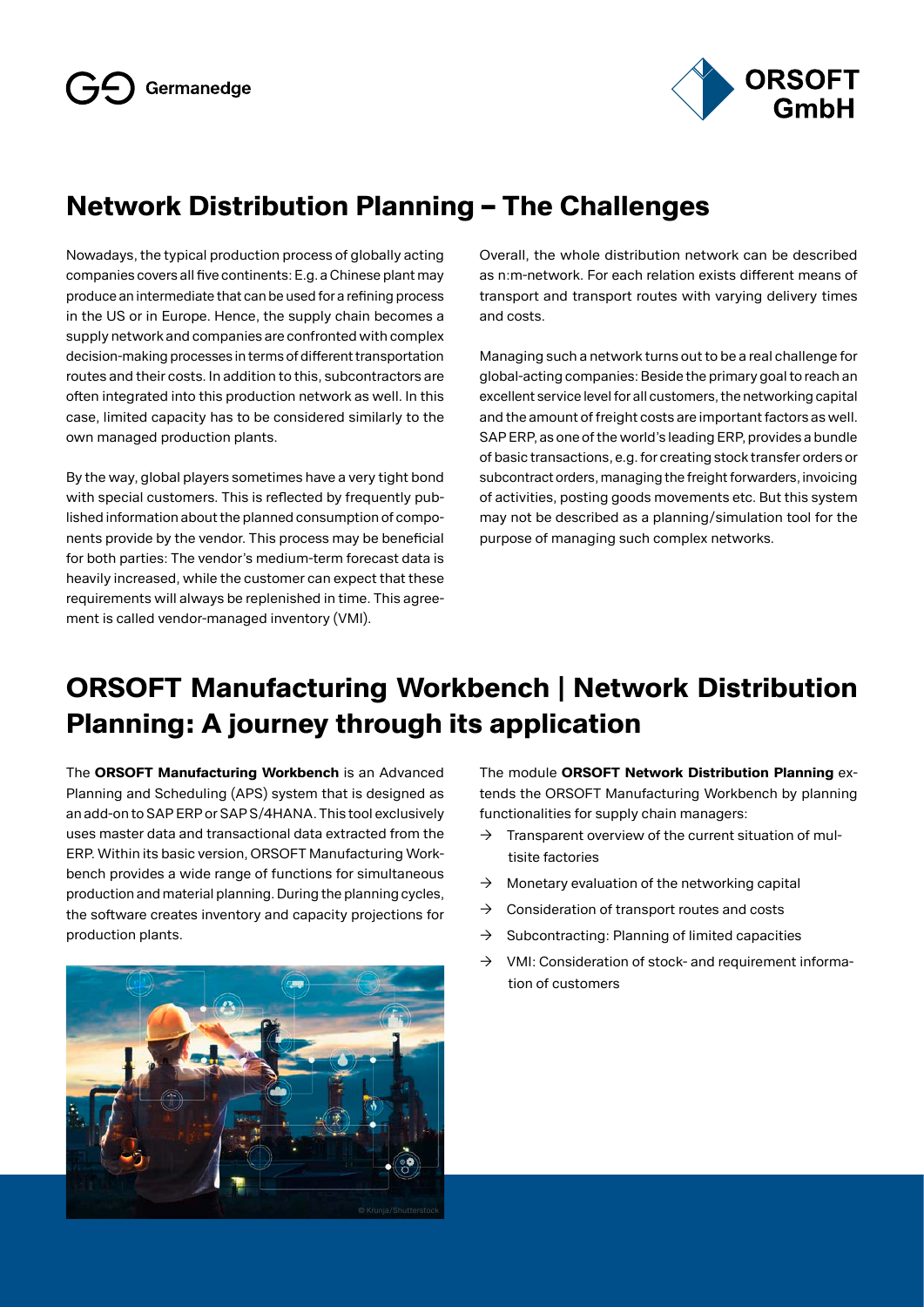

## **Transparent overview of the current situation of multisite factories**

One of the main features of the module is to provide an overview on the current planning situation. The figure bellow shows the global map of such a network. Red needles illustrate exceptions and alerts for the selected materials and locations. Green/yellow needles, in turn, reflect alert-free/ pre-warning situations. The size of the needles represents the number of conflicts.

#### **Use-Case-Scenario**

The document refers to a specific use case applying the ORSOFT Manufacturing Workbench | Network Distribution Planning:

 $\rightarrow$  Intragroup Plant Network of seven plants named "1000", "1100", "2000", "CIBA", "LABS", "ML01", and "PPMA"



ORSOFT Manufacturing Workbench | Network Distribution Planning: Global map of a supply network with conflict window

Tooltips show aggregated data regarding the plants and the number of conflicts. If the supply chain planner wants to analyze the situation within one plant, a click on the plant ID opens a table with detailed information about the plant materials and their shortages. There, the first and the most critical shortage during the planning interval is displayed. Additionally, a variety of important information such as average inventory level or capital tie-up costs are calculated.

For solving shortages in distribution plants, **ORSOFT Manufacturing Workbench | Network Distribution Planning** offers a powerful tool, called Multi-Level Planning Board.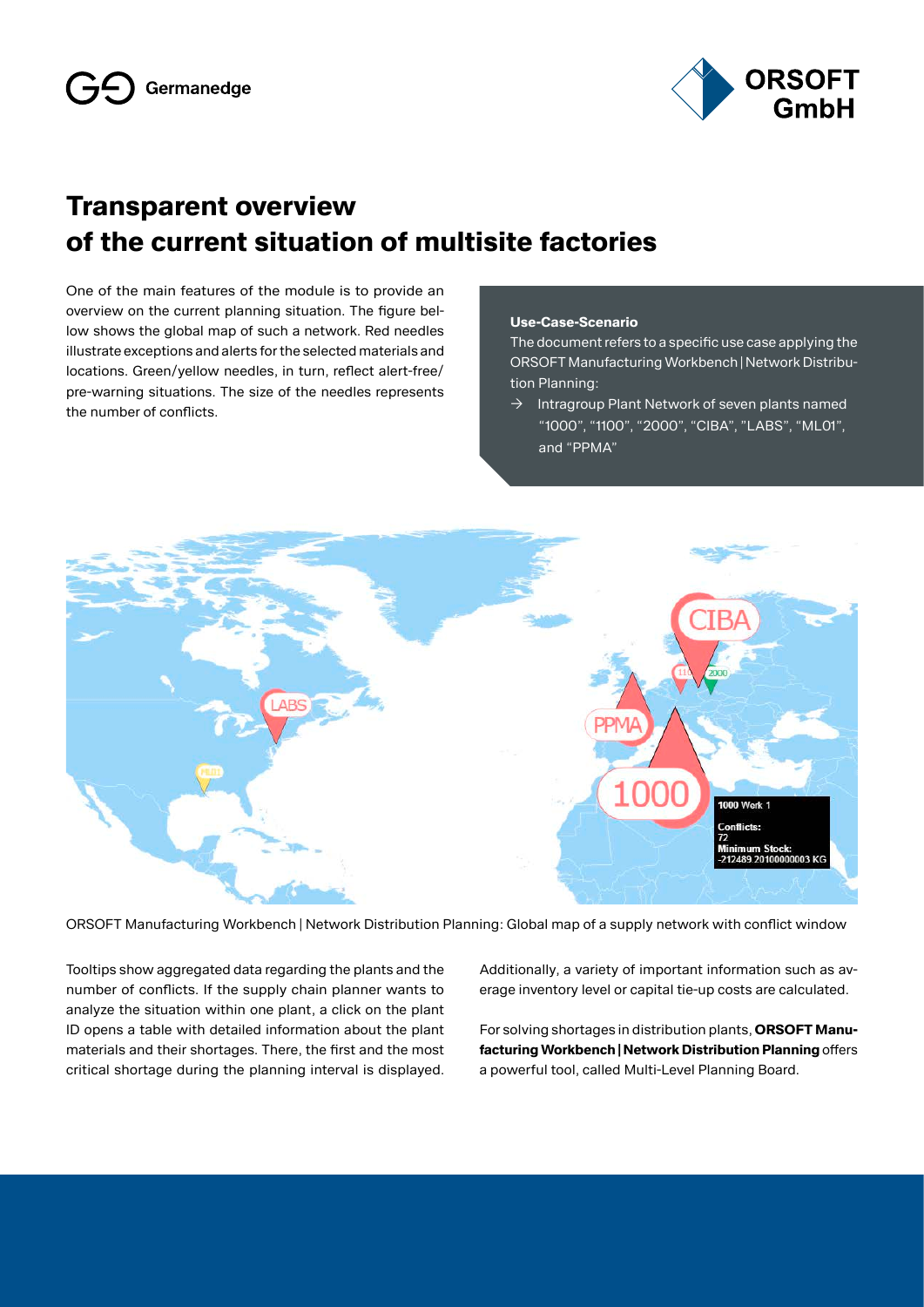## Germanedge



|                                                                          | [Multilevel Planning (descending) Plant Material FIN29,MT5-PI,PD,Char (F29, 1100) |                                                          |            |            |            |             |            |            |            |            |            |            |            |            | $\Box$ $\times$           |
|--------------------------------------------------------------------------|-----------------------------------------------------------------------------------|----------------------------------------------------------|------------|------------|------------|-------------|------------|------------|------------|------------|------------|------------|------------|------------|---------------------------|
|                                                                          |                                                                                   |                                                          |            | 02/28/2022 |            |             |            |            |            |            |            |            |            |            | 医<br>$\left  \pm \right $ |
|                                                                          |                                                                                   | <b>Object Description</b><br>< 02/28/2022<br><b>Unit</b> |            |            | 03/01/2022 | 03/02/2022  | 03/03/2022 | 03/04/2022 | 03/05/2022 | 03/06/2022 | 03/07/2022 | 03/08/2022 | 03/09/2022 | 03/10/2022 | $\bullet$                 |
|                                                                          | El-1100 (FIN29, MTS (F29))                                                        | FL.                                                      | 300        | 300        | 300        | 300         | 300        | 300        | 300        | 300        | 300        | 1077       | 1077       | 1077       | $\overline{\ast}$         |
| $\vert$ <sub>2</sub>                                                     | <b>El-Issue Elements</b>                                                          | FL.                                                      |            |            |            |             |            |            |            |            |            |            |            |            | ×                         |
| ls.                                                                      | -Forecast                                                                         | FL.                                                      |            |            |            |             |            |            |            |            |            |            |            |            | $\Delta$                  |
| $\vert$ 4                                                                | Inhouse Prod, Issues                                                              | FL.                                                      |            |            |            |             |            |            |            |            |            |            |            |            |                           |
| $\begin{array}{c c}\n5 \\ 7\n\end{array}$                                | <b>E-Receipt Elements</b>                                                         | FL.                                                      | 300.       |            |            |             |            |            |            |            |            | 777        |            |            |                           |
|                                                                          | FL.<br>Confirmed Receipts                                                         |                                                          |            |            |            |             |            |            |            |            |            |            |            |            |                           |
|                                                                          | -Planned Receipts                                                                 | FL.                                                      | 300        |            |            |             |            |            |            |            |            | $777 -$    |            |            |                           |
|                                                                          | Inhouse Prod. Receipts                                                            | FL.                                                      |            |            |            |             |            |            |            |            |            |            |            |            |                           |
| $\begin{array}{ c c }\hline \circ \\ \hline \circ \\ \hline \end{array}$ | In Transit                                                                        | FL.                                                      |            |            |            |             |            |            |            |            |            |            |            |            |                           |
|                                                                          | 白 / Components                                                                    |                                                          |            |            |            |             |            |            |            |            |            |            |            |            |                           |
| $\overline{11}$                                                          | E-1000 (FIN29 MTS (F29)) - 2 days                                                 | FL.                                                      | $-69$      | $-69$      | .89        | $-69$       | $-69$      | 819        | 819        | 42         | 42         | 42         | 42         | 42         |                           |
| 12                                                                       | El-Issue Elements                                                                 | FL.                                                      | $-495.$    |            |            |             |            |            |            | -777       |            |            |            |            |                           |
| 1.1                                                                      | <b>F</b> -Receipt Elements                                                        | FL.                                                      | 426.       |            |            |             |            | 888        |            |            |            |            |            |            |                           |
| $\overline{14}$                                                          | $\overline{\phantom{a}}$ In Transit                                               | FL.                                                      |            |            |            |             |            |            |            | 777        | 777        | 77         |            |            |                           |
| 15                                                                       | El-Resources                                                                      |                                                          |            |            |            |             |            |            |            |            |            |            |            |            |                           |
| 16                                                                       | <b>E-PACKING - Packing Small</b>                                                  | $\%$                                                     |            | 100.0%     | 100.0%     | 101.5%<br>۰ | 100.0%     | 0.0%       | 0.0%       | 0.0%       | 0.0%       | 0.0%       | 0.0%       | 0.0%       |                           |
| $\overline{17}$                                                          | - Production                                                                      | FL.                                                      | 426.       |            |            | 888         |            |            |            |            |            |            |            |            |                           |
| $\frac{1}{18}$                                                           | -Competition                                                                      | FL.                                                      | $\theta$ . | 59200      | 59200      | 59200       | 59200      |            |            |            |            |            |            |            |                           |
| 19                                                                       | <b>E-2</b> Components                                                             |                                                          |            |            |            |             |            |            |            |            |            |            |            |            |                           |
|                                                                          | E-SEMI24.PD (S24 / 1000)                                                          | CL.                                                      | 125626     | 125626     | 125626     | 112306      | 112306     | 112306     | 112306     | 112306     | 112306     | 112306     | 112306     | 112306     |                           |
|                                                                          | Fi-Issue Elements                                                                 | <b>CL</b>                                                | $-6585$    |            |            | $-13320$    |            |            |            |            |            |            |            |            |                           |
|                                                                          | <b>El-Receipt Elements</b>                                                        | <b>CL</b>                                                | 132211     |            |            |             |            |            |            |            |            |            |            |            |                           |
|                                                                          | <b>El-Resources</b>                                                               |                                                          |            |            |            |             |            |            |            |            |            |            |            |            |                           |
|                                                                          | <b>El-</b> & Components                                                           |                                                          |            |            |            |             |            |            |            |            |            |            |            |            |                           |
|                                                                          | EL-RAW30.VB (R30 / 1000)                                                          |                                                          |            | ×.         | 5.         | -5.         | <b>A</b>   | ×.         | 5          | 5.         |            | -51        | z,         |            |                           |
|                                                                          | FI-RAW19.PD.LeanGM (R19 / 1000) L                                                 |                                                          | $-114$     | $-114$     | $-114$     | $-114$      | $-114$     | $-114$     | $-114$     | $-114$     | $-114$     | $-114$     | $-114$     | $-114$     |                           |
|                                                                          | EL-RAW09.PD (R09 / 1000)                                                          | KG.                                                      | $-108$     | $-108$     | $-108$     | $-108$      | $-108$     | $-108$     | $-108$     | $-108$     | $-108$     | $-108$     | $-108$     | $-108$     | $\overline{\phantom{a}}$  |
|                                                                          | El-RAW15,PD (R15 / 1000)                                                          | ST.                                                      | $-521$     | $-521$     | $-521$     | $-1409$     | $-1409$    | $-1409$    | $-1409$    | $-1409$    | $-1409$    | $-1409$    | $-1409$    | $-1409$    |                           |
| 88888888888                                                              | Fi-Issue Elements                                                                 | <b>ST</b>                                                | $-621$     |            |            | $-888-$     |            |            |            |            |            |            |            |            |                           |
|                                                                          | <b>El-Receipt Elements</b>                                                        | <b>ST</b>                                                | 100.       |            |            |             |            |            |            |            |            |            |            |            |                           |
|                                                                          | $  \bullet \circ  $ a<br>$-111-$                                                  |                                                          |            |            |            |             |            |            |            |            |            |            |            | ▶ ○田田田     |                           |
|                                                                          |                                                                                   |                                                          |            |            |            |             |            |            |            |            |            |            |            |            |                           |

ORSOFT Manufacturing Workbench | Network Distribution Planning: Multi-Level Planning Board

This planning board illustrates, on a timely basis, the simulated stock projection for a distribution plant. The arrows tag a scenario of production, storage and stock transfer from one plant to another. The framed segment represents the transfer period. The green marked fields represent a scheduled production on a fully utilized production line including a conflict situation. For the time of the stock transfer, the material appears as "In Transit". ORSOFT Manufacturing Workbench | Network Distribution Planning is able to use routing tables, planned delivery time of materials, or special Z-tables to derive the transportation time between plants.



ORSOFT Manufacturing Workbench | Network Distribution Planning: Material Structure & Plant Transfer

#### **Use-Case-Scenario**

Network Distribution Planning from production plant 1100 (Switzerland) to distribution plant 1000 (Germany)

- Production of 888 units (filled 0.15ml bottles) of product "F29"
- $\rightarrow$  Product "F29" is composed of "R15" and "S24", and stored after one day for Quality Control (QC)
- $\rightarrow$  Conflict alert (red marking/red dot) due to production capacity issues (101.5%)
- $\rightarrow$  777 units of product "F29" is transferred from plant 1100 to 1000 (green frame) within two days

The supply chain stretches over one distribution plant, whereas one plant is the production site, and the other plant the distribution site. If it is maintained in the ERP system, the utilization rate of the material's main production resource can be displayed. This number enables the supply chain planner to transfer production to other plants or to pull additional production to this plant.

If necessary, a changed number in the line "Receipt Elements" creates production orders, stock transfers or inter-company purchase orders from the production plant to the distribution plant that delivers the production to the customer.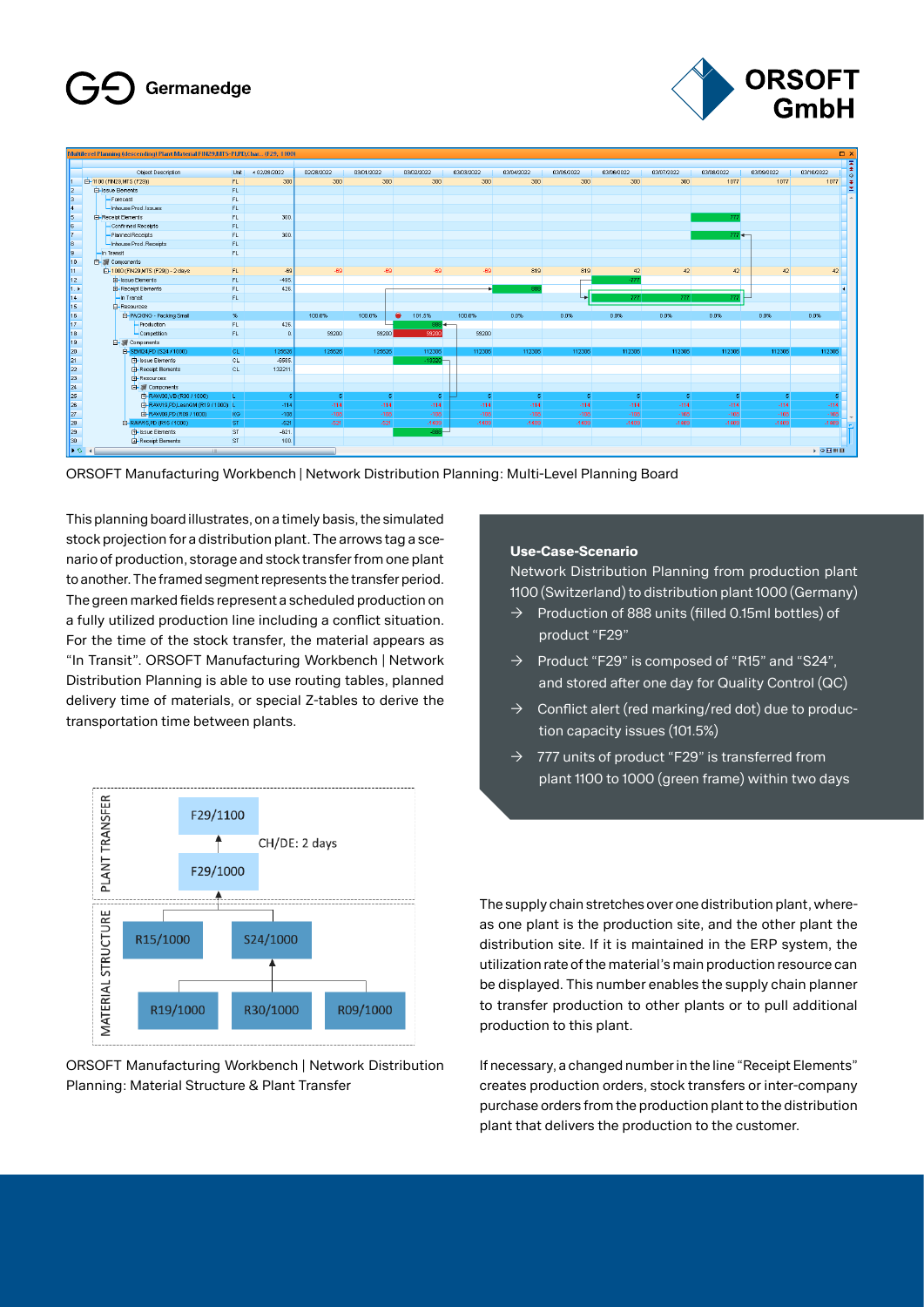

## **Monetary Evaluation of Net Working Capital**

The ORSOFT Manufacturing Workbench | Network Distribution Planning also provides functionalities to calculate and to visualize the stock projection for each location and material and its monetary expression.

|            | <b>Planning Book Stock</b><br>$\square$ $\times$           |                      |             |                                     |            |             |                       |             |  |                        |  |  |  |
|------------|------------------------------------------------------------|----------------------|-------------|-------------------------------------|------------|-------------|-----------------------|-------------|--|------------------------|--|--|--|
|            | 2022                                                       |                      |             |                                     |            |             |                       |             |  |                        |  |  |  |
|            | Mat.No. / Aggregation                                      | Material             | Plant       | Key Figure                          | Unit       | CVV 11      | CW 12                 | CW 13       |  | Sum                    |  |  |  |
|            | <b>白 ORS</b>                                               |                      |             | Stock Value (avg.) in Base Currency | <b>USD</b> | 78,363.31   | 34,578.76             | 36,032.26   |  | 34,739.18              |  |  |  |
| 2          | 中 ORS Pharma                                               |                      |             | Stock Value (avg.) in Base Currency | <b>USD</b> | 78,363.31   | 34,578.76             | 36,032.26   |  | 34,739.18              |  |  |  |
| 3          | F-ORS Pharma Finish Pr.                                    |                      |             | Stock Value (avg.) in Base Currency | <b>USD</b> | 51,314.73   | 7,530.18              | 7,530.18    |  | 7,399.90               |  |  |  |
| 4          | E-FP RKM 704 (Final) (C-1027, ML01)                        | FP RKM 704 (Final)   | ML01        | Stock Value                         | <b>JPY</b> | 0.00        | 0.00                  | 0.00        |  | 0.00                   |  |  |  |
| $\sqrt{5}$ | E-FP RKM 704 (Final) (C-1027, CIBA)                        | FP RKM 704 (Final)   | <b>CIBA</b> | Stock Value                         | <b>EUR</b> | 7,926.51    | 7,926.51              | 7,926.51    |  | 6,726.51               |  |  |  |
| 6          | E-T RKM 704 - Tablet (C-1043, CIBA)                        | T RKM 704 - Tablet   | CIBA.       | Stock Value                         | <b>EUR</b> | 46,089.00   | 46,089.00             | -565,911.00 |  | 46,083.00              |  |  |  |
|            |                                                            |                      |             | Stock (at End)                      | <b>ST</b>  | 15,363      | $-188,637$            | $-188,637$  |  |                        |  |  |  |
| $ _8$      |                                                            |                      |             | Requirements                        | <b>ST</b>  |             | $-204,000$            |             |  | $-204,000$ 4           |  |  |  |
| 9          |                                                            |                      |             | Receipt Elements                    | <b>ST</b>  |             |                       |             |  |                        |  |  |  |
| 10         |                                                            |                      |             | Range of Coverage (Planned)         | Days       |             |                       |             |  |                        |  |  |  |
| 11         | F-ORS Pharma Intermediate                                  |                      |             | Stock Value (avg.) in Base Currency | <b>USD</b> | 12,349.31   | 12,349.31             | 12,349.31   |  | 12,349.31              |  |  |  |
| 12         | E-S RKM 704 Suspension (C-4100, CIBA) S RKM 704 Suspension |                      | <b>CIBA</b> | Stock Value                         | <b>EUR</b> | 12,999.27   | 12,999.27             | 12,999.27   |  | 12,999.27              |  |  |  |
| 13         | <b>C</b> -ORS Pharma Packed                                |                      |             | Stock Value (avg.) in Base Currency | <b>USD</b> | 14.699.27   | 14,699.27             | 16,152.77   |  | 14,989.97              |  |  |  |
| 14         | E-P 20 RKM 704 (C-1045, CIBA)                              | P 20 RKM 704         | <b>CIBA</b> | Stock Value                         | <b>EUR</b> | 0.00        | 0.00                  | 0.00        |  | 0.00                   |  |  |  |
| 15         | E-P 50 RKM 704 (C-1046, CIBA)                              | P 50 RKM 704         | <b>CIBA</b> | Stock Value                         | <b>EUR</b> | $-2,700.00$ | $-2,700.00$           | $-2,700.00$ |  | $-2,700.00$            |  |  |  |
| 16         | EI-P 100 RKM 704 - Lab (C-2010, CIBA)                      | P 100 RKM 704 - Lab  | <b>CIBA</b> | Stock Value                         | <b>EUR</b> | 12,122.25   | $12,122.25$ $\bullet$ | 12,122.25   |  | 12,122.25<br>$\bullet$ |  |  |  |
| 17         | EI-P RKM 704 Suspension (C-4101, CIBA)                     | P RKM 704 Suspension | <b>CIBA</b> | Stock Value                         | <b>EUR</b> | 3,350.67    | 3,350.67              | 3,350.67    |  | 3,350.67               |  |  |  |
|            |                                                            |                      |             |                                     |            |             |                       |             |  |                        |  |  |  |
|            |                                                            |                      |             |                                     |            |             |                       |             |  |                        |  |  |  |

ORSOFT Manufacturing Workbench | Network Distribution Planning: Planning Board with illustrated stock levels and its monetary evaluation

A simple planning book is structured hierarchically, e.g. by product hierarchies, by location, or by customer. A flexible selection of time buckets (e.g. hourly, daily, weekly, monthly) add further functionalities to the dashboard. This creates a holistic planning board that allows a look on the planned inventory from multiple perspectives: Planners can thus look at the work centers and get insights about valuated warehouse stocks as well as estimated utilization rates or raw material needs on a timely basis. Due to its multi-site planning approach, the software allows to issue a base currency to monitor stock levels on a global scale.

Any key figure can also be visualized as diagram or projection.



ORSOFT Manufacturing Workbench | Network Distribution Planning: Diagram option with visualized stock levels